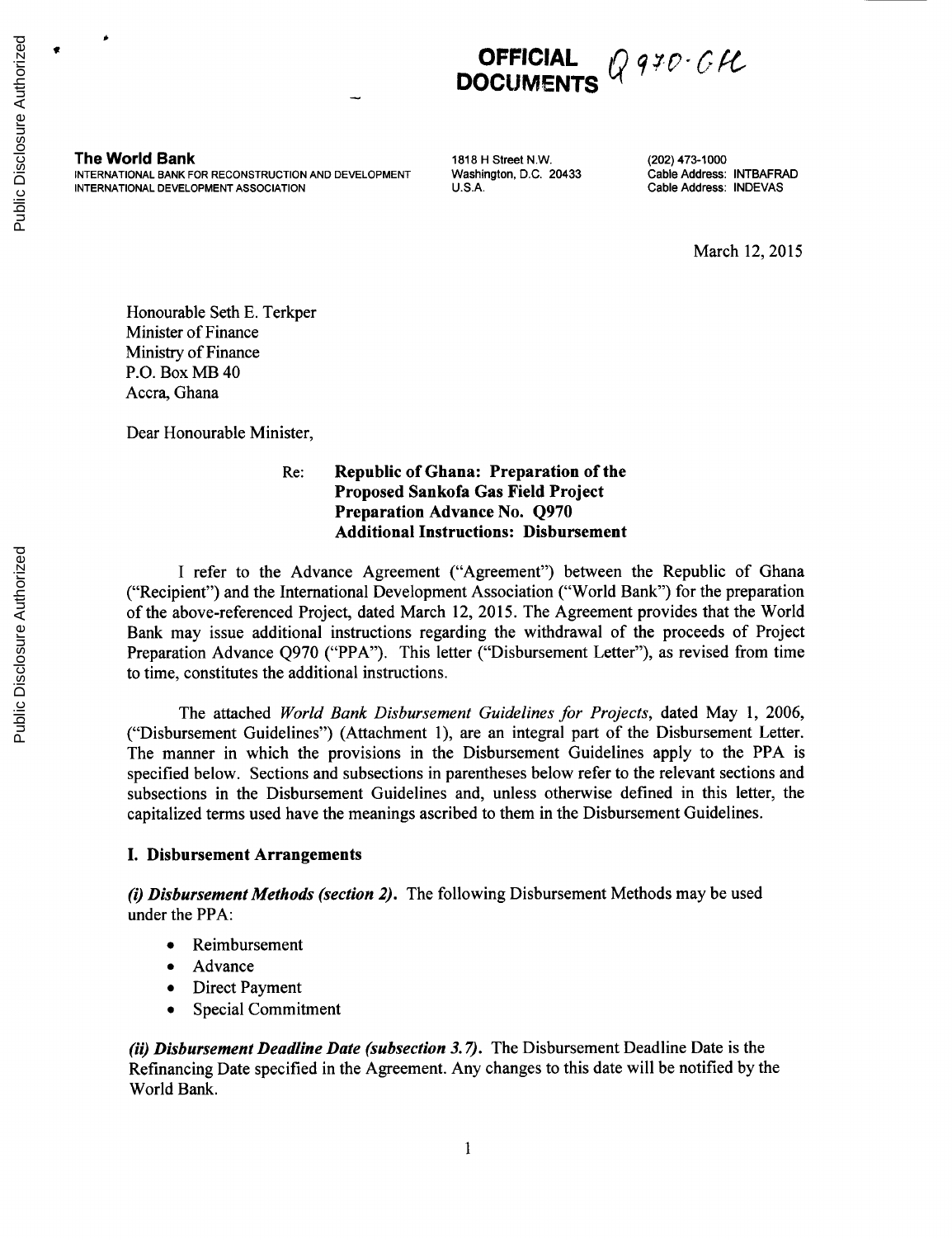#### **II. Withdrawal of PPA Proceeds**

**(i)** *Authorized Signatures (subsection 3.1).* **A** letter in the Form attached (Attachment 2) should be furnished to the World Bank at the address indicated below providing the name(s) and specimen signature(s) of the official(s) authorized to sign Applications:

 $\bullet$ 

The World Bank, Plot 3, Independence Avenue & 10<sup>th</sup> Street North Ridge Residential Area Accra, Ghana

Attention: Mr. Yusupha B. Crookes, Country Director for Ghana

*(ii) Applications (subsections 3.2* **-** *3.3).* Please provide completed and signed (a) applications for withdrawal, together with supporting documents, and **(b)** applications for special commitments, together with a copy of the commercial bank letter of credit,] to the address indicated below:

> The World Bank, Loan Department, Delta Center, 13th Floor, Menengai Road, Upper Hill, Nairobi, Kenya. Contact Telephone number: *+254* 20 **2936 000.**

*(iii) Electronic Delivery (subsection 3.4)* The World Bank may permit the Recipient to electronically deliver to the World Bank Applications (with supporting documents) through the World Bank's Client Connection, web-based portal. The option to deliver Applications to the World Bank by electronic means may be effected if: (a) the Recipient has designated in writing, pursuant to the terms of subparagraph (i) of this Section, its officials who are authorized to sign and deliver Applications and to receive secure identification credentials **("SIDC")** from the World Bank for the purpose of delivering such Applications **by** electronic means; and **(b)** all such officials designated **by** the Recipient have registered as users of Client Connection. **If** the World Bank agrees, the World Bank will provide the Recipient with **SIDC** for the designated officials. Following which, the designated officials may deliver Applications electronically **by** completing Form **2380,** which is accessible through Client Connection (https://clientconnection.worldbank.org). The Recipient may continue to exercise the option of preparing and delivering Applications in paper form. The World Bank reserves the right and may, in its sole discretion, temporarily or permanently disallow the electronic delivery of Applications **by** the Recipient.

*(iv) Terms and Conditions of Use of SIDC to Process Applications.* **By** designating officials to use **SIDC** and **by** choosing to deliver the Applications electronically, the Recipient confirms through the authorized signatory letter its agreement to: (a) abide **by** the *Terms and Conditions of Use of Secure Identification Credentials in connection with Use of Electronic Means to Process Applications and Supporting Documentation* ("Terms and Conditions of Use of Secure Identification Credentials") provided in Attachment; and **(b)** to cause such official to abide **by** those terms and conditions.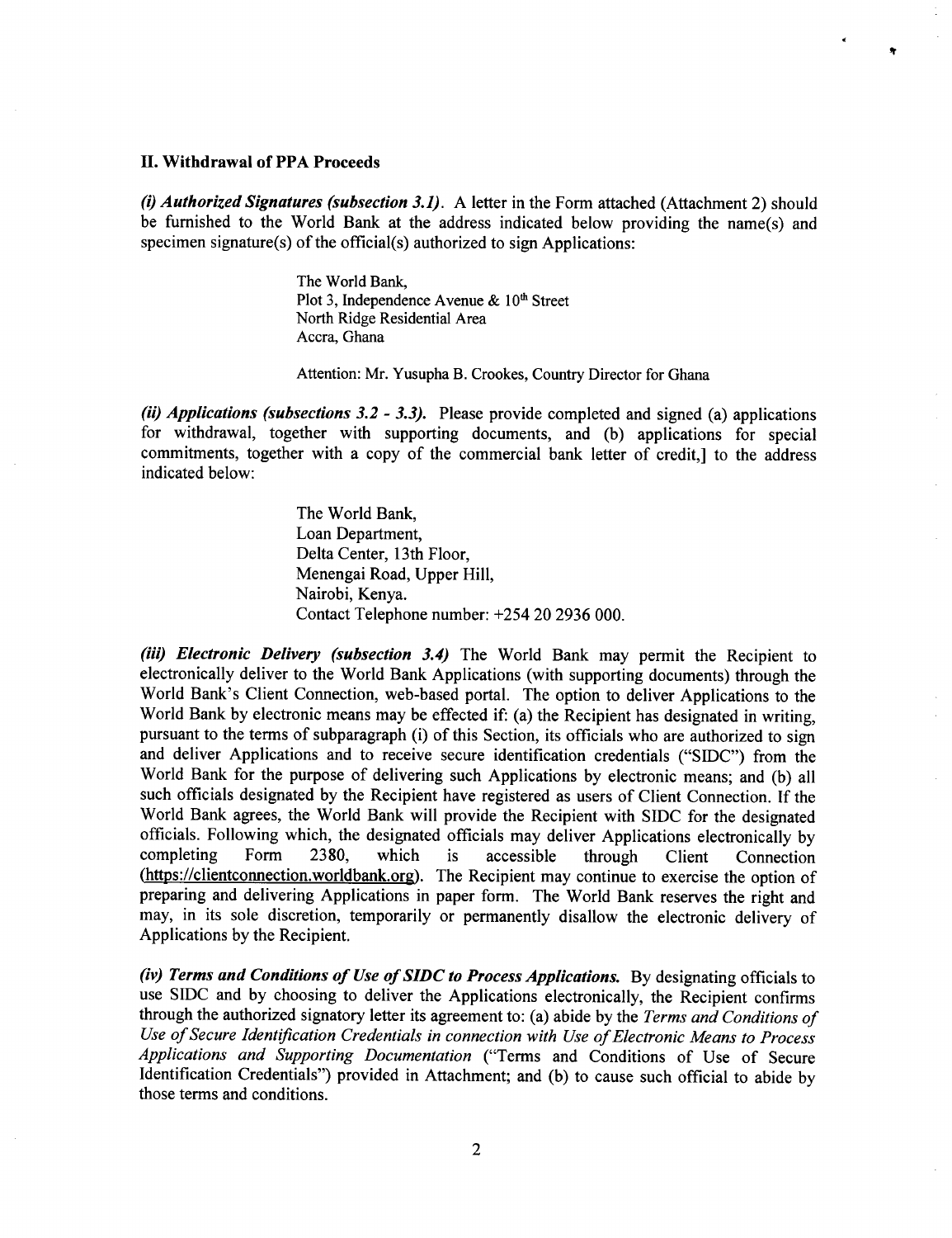(v) Minimum Value of Applications (subsection 3.5). The Minimum Value of Applications is twenty percent of the Designated Account Ceiling.

*(vi) Advances (sections 5 and 6).*

- *\* Type ofDesignated Account (subsection 5.3):* Segregated
- *\* Currency of Designated Account (subsection 5.4):* **USD**
- *\* Financial Institution at which the Designated Account[s] Will Be Opened (subsection 5.5):* Bank of Ghana (BoG)
- *\* Ceiling (subsection 6.1):* **USD** 200.000

## **III. Reporting on Use of Financing Proceeds**

(i) *Supporting Documentation (section 4).* Supporting documentation should be provided with each application for withdrawal as set out below:

- *\* For requests for Reimbursement:*
	- o Statement of Expenditure in the form attached (Attachment 4)
	- o List of payments against contracts that are subject to the World Bank's prior review, in the form attached (Attachment **5)**
- *\* For reporting eligible expenditures paid from the Designated Account:*
	- o Statement of Expenditure in the form attached (Attachment 4)
	- o List of payments against contracts that are subject to the World Bank's prior review, in the form attached (Attachment **5)**
- *For requests for Direct Payment:* records evidencing eligible expenditures, e.g., copies of receipts, supplier invoices

# *(ii) Frequency of Reporting Eligible Expenditures Paid from the Designated Account (subsection 6.3):* monthly

## **IV. Other Important Information**

For additional information on disbursement arrangements, please refer to the Disbursement Handbook available on the World Bank's public website at http://www.worldbank.org and its secure website "Client Connection" at http://clientconnection.worldbank.org. Print copies are available upon request.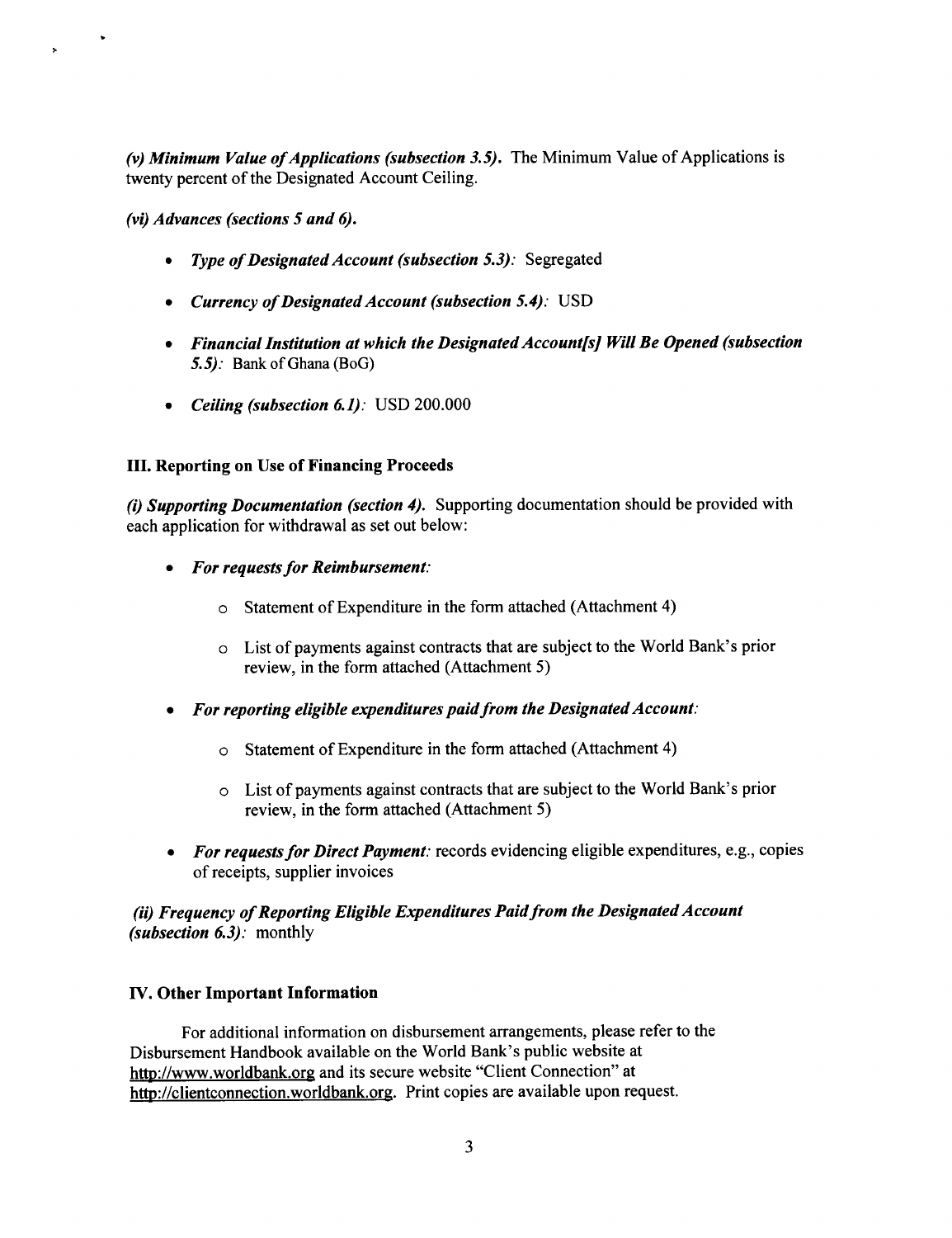From the Client Connection website, you will be able to download Applications, monitor the near real-time status of the PPA, and retrieve related policy, financial, and procurement information.

**If** you have not already done so, the World Bank recommends that you register as a user of the Client Connection website (http://clientconnection.worldbank.org). From this website you will be able to download Applications, monitor the near real-time status of the PPA, and retrieve related policy, financial, and procurement information. For more information about the website<br>and registration arrangements, please contact the World Bank by email at registration arrangements, please contact the World Bank by email at <clientconnection@worldbank.org>.

**If** you have any queries in relation to the above, please contact Aissatou Diallo, Senior Finance Officer at LOAAFR@worldbank.org using the above reference.

Very truly yours,

#### **INTERNATIONAL DEVELOPMENT ASSOCIATION**

S. Kulya

 $By_$ 

Sergiy V. Kulyk Acting Country Director for Ghana

 $M_{\text{peak}}$ 

Attachments '

- **1.** *World Bank Disbursement Guidelines for Projects,* dated May **1, 2006**
- 2. Form for Authorized Signatures
- **3.** *Terms and Conditions of Use ofSecure Identification Credentials in connection with Use of Electronic Means to Process Applications and Supporting Documentation,* dated March **1, 2013**
- 4. Form of Statement of Expenditure
- *5.* Form of Payments Against Contracts Subject to the World Bank's Prior Review

Prepared **by:** Juvenia Cohen (WFALA)

Cleared **by:** Sunil W. Mathrani